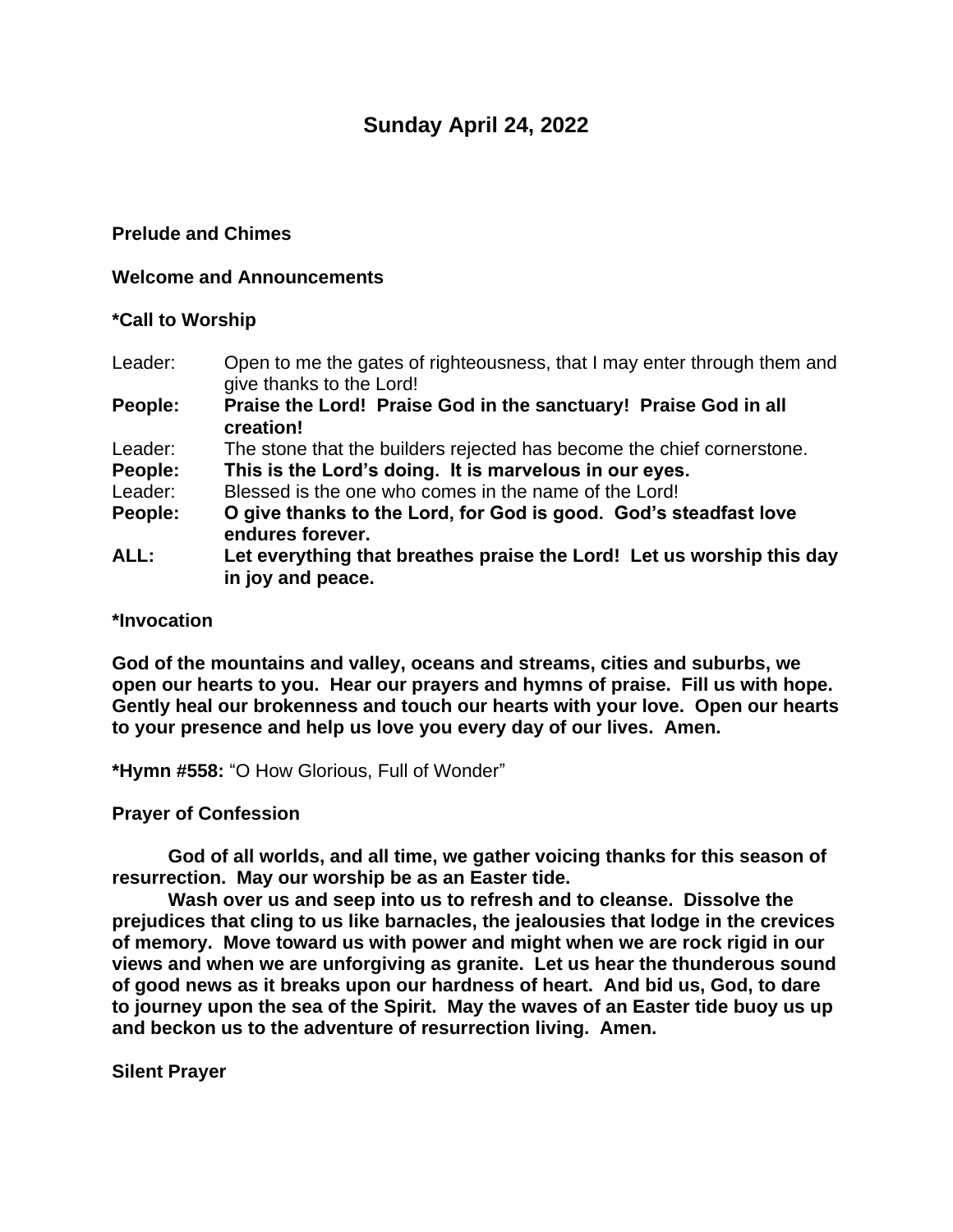### **Words of Assurance**

God is in such a hurry to forgive us that we are already trusted with new opportunities to live into Christ's call and are led to all the other people God wants to reach. Thanks be to God.

We are a forgiven people!

### **Passing of the Peace**

*(For those in the sanctuary please remain in your seats as you turn to one another and by word and a gesture that is comfortable to you, you greet one another. For those in remote locations be aware that you too are included in the peace that Christ gives us all.)*

**Response Hymn #236:** "Hallelujah"

Halle, halle, halleluja. Halle, halle, halleluja. Halle, halle, halleluja. Halleluja, halleluja.

**Reading from the Psalms:** Psalm 150 Liisa Granfors-Hunt

**Reading from the Gospel:** John 20:19-31 Liisa Granfors-Hunt

**Special Music:** Laura Knutson

**Sermon:** "Breathing"

**\*Hymn #238:** "Now the Green Blade Rises"

# **The Community at Prayer**

*(Joys and Concerns, Prayer for the People, Lord's Prayer)*

**Prayer Response Hymn #282** "Every Time I Feel the Spirit" (*Refrain only)*

Every time I feel the Spirit moving in my heart I will pray. Yes, every time I feel the Spirit moving in my heart I will pray.

# **Invitation to Offering**

All people shall give as they are able, according to the blessings which God has given them.